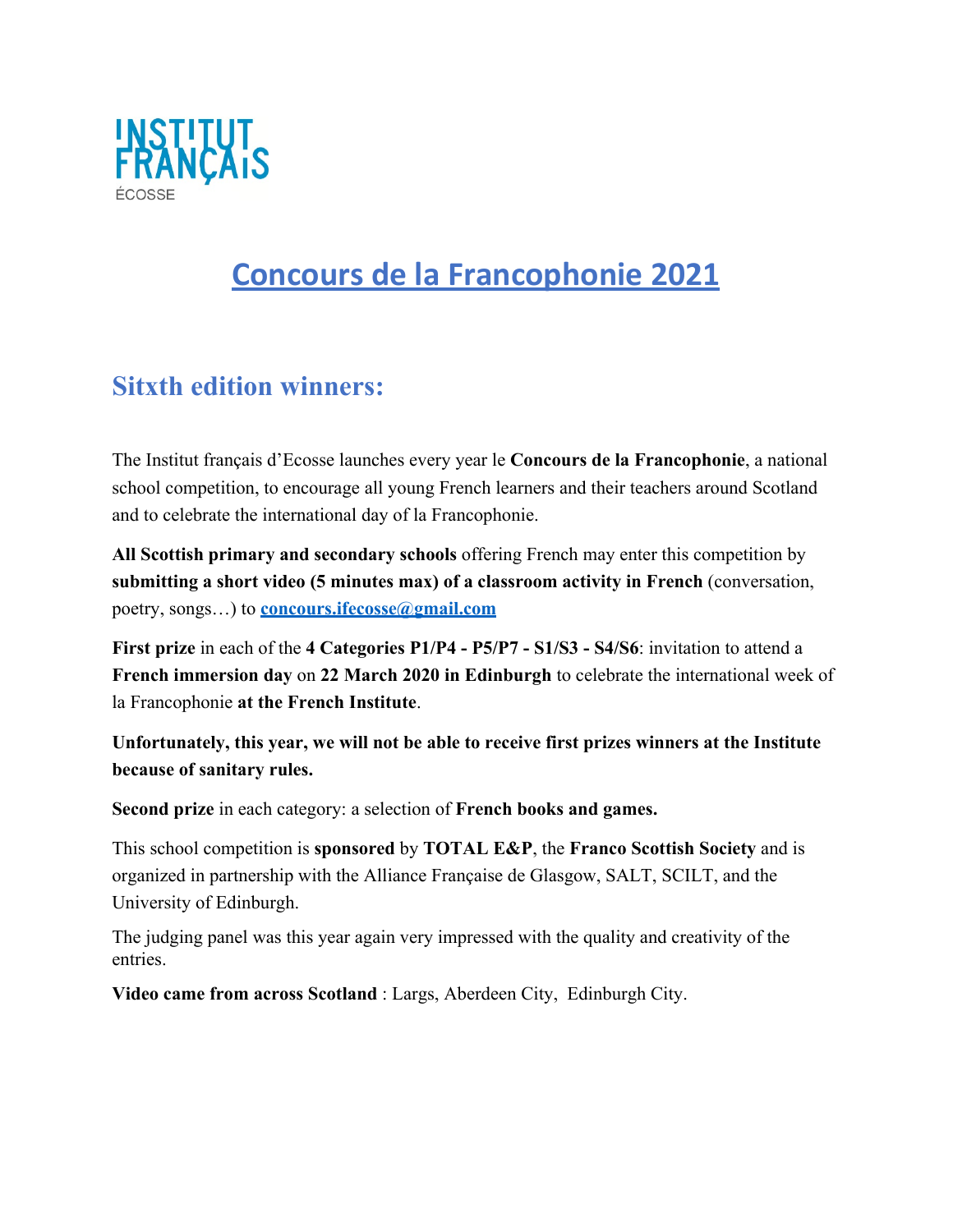### **P1/P4**

| Winner:      | Clifton Hall – City of Edinburgh Council             |
|--------------|------------------------------------------------------|
| Runners-up:  | Hermitage Park – City of Edinburgh Council           |
| P5/P7        |                                                      |
| Winner:      | Largs Primary School - North Aysrhire Council        |
| Runners-up:  | International Aberdeen School - Aberdeen Council     |
| <b>S1/S3</b> |                                                      |
| Winner:      | Edinburgh Academy 4D - City of Edinburgh Council     |
| Runner-up:   | Liberton High School S3C - City of Edinburgh Council |
|              | Edinburgh Academy 4C1 - City of Edinburgh Council    |
| <b>S4/S6</b> |                                                      |

Winner: ESMS - City of Edinburgh Council

A **special prize** was awarded to Largs Primary School for the **creativity** of their film.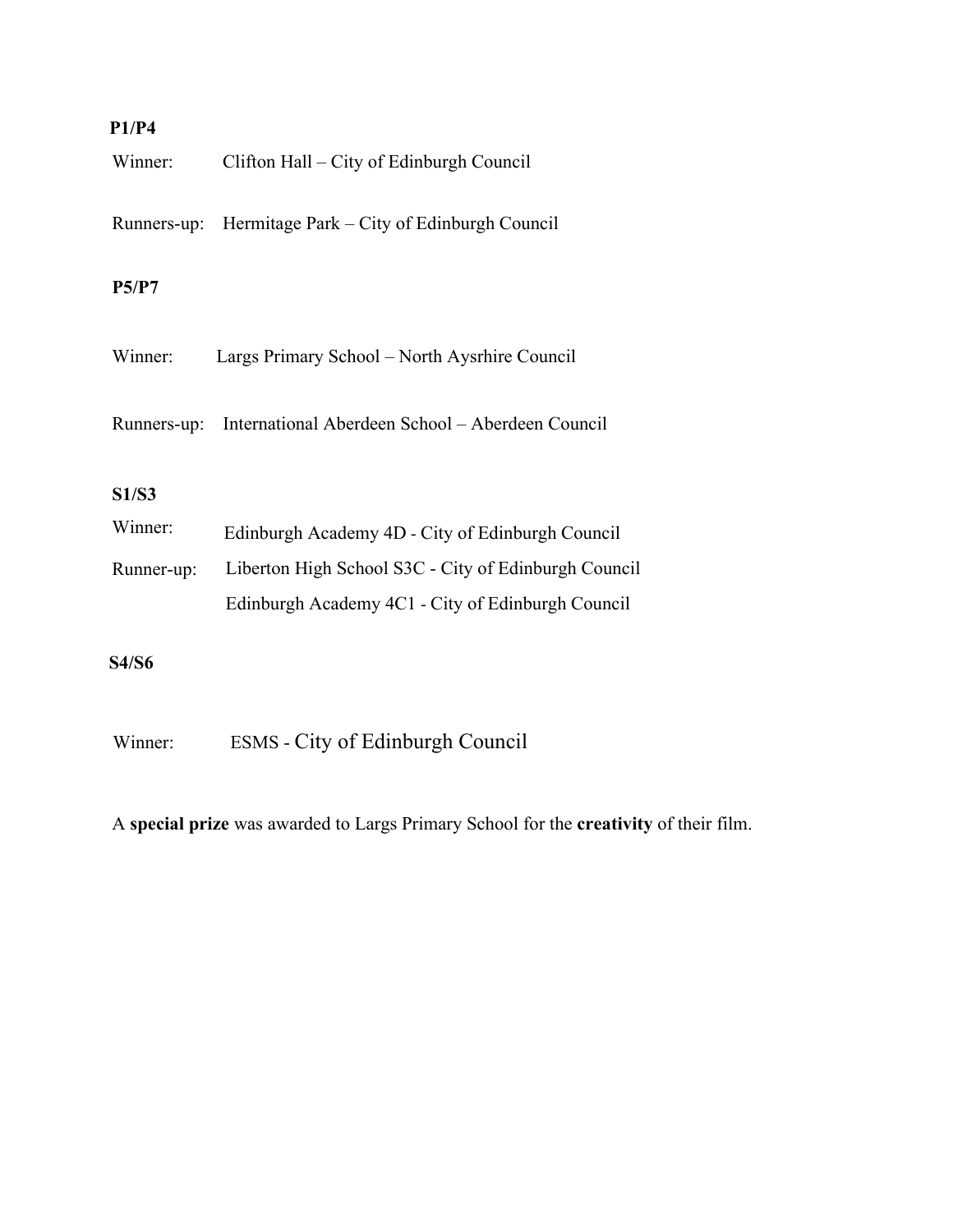#### **National jury :**

*Emily Calme, Teacher, Institut Français d'Ecosse.*

*Edouard Notte, Teaching Fellow/Codirector of "Le Centre de Recherches Francophones Belges",* 

*Edinburgh University.*

*Philippe Sibeaud, Attache de coopération (Français, Education, Université), Institut Français d'Ecosse.*

*Steven Calder, Courses Coordinator, Institut Français d'Ecosse.*

#### **Sponsors :**

- **Total E&P UK**
- **The Franco Scottish Society**

#### **Partners :**

- Scotland's National Center for Languages
- Scottish Association for Language Teaching
- Alliance française of Glasgow
- The University of Edinburgh
- TV5monde

Un grand merci aux mécènes, aux partenaires, aux coordinateurs pédagogiques pour les langues, aux enseignants, aux étudiants, et aux élèves.

#### **Rendez-vous en 2022 pour la 7ème édition du concours de la francophonie !**

Philippe Sibeaud

Attaché de coopération pour le français.